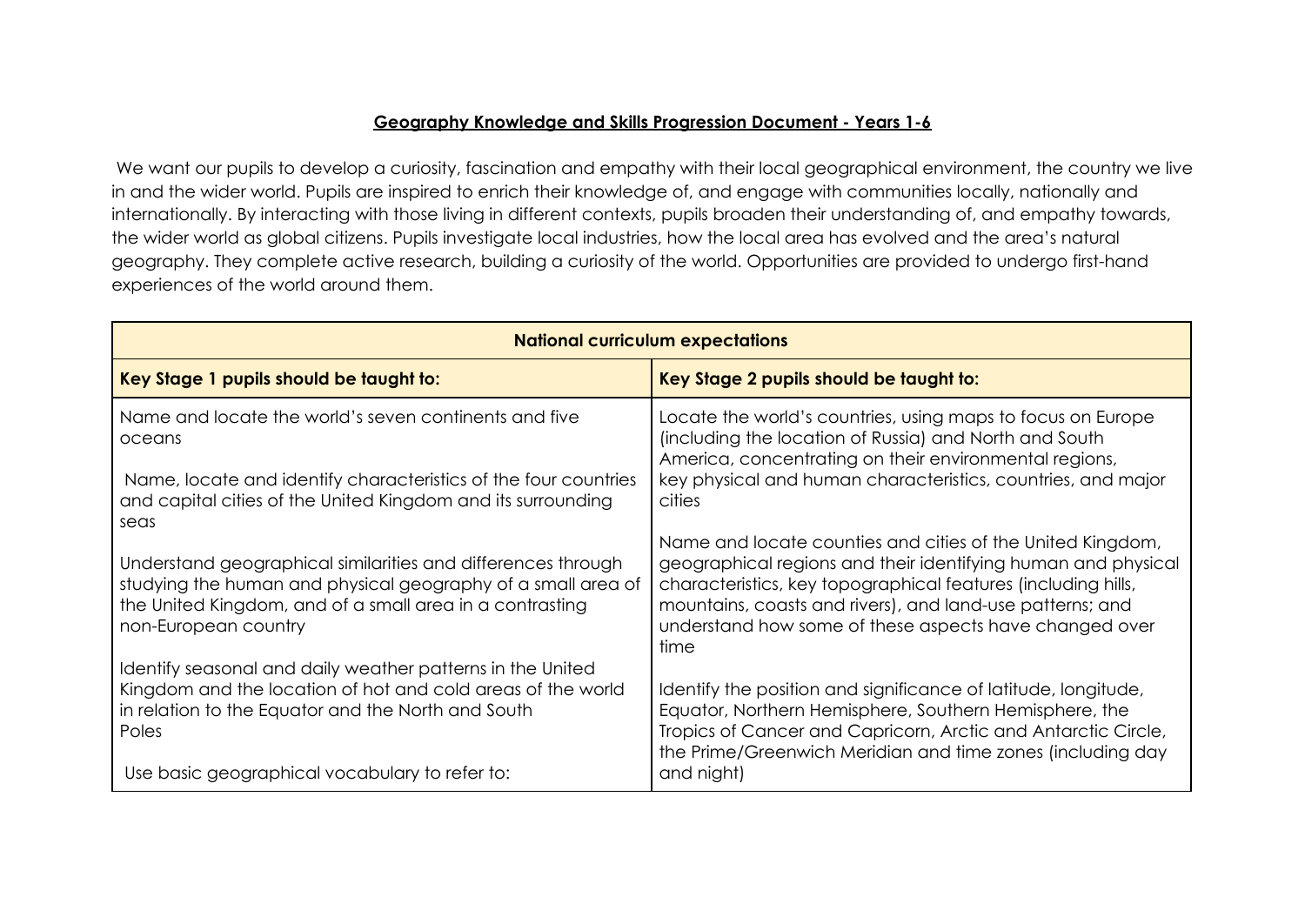| key physical features, including: beach, cliff, coast, forest, hill,<br>mountain, sea, ocean, river, soil, valley, vegetation, season<br>and weather                                            | Understand geographical similarities and differences through<br>the study of human and physical geography of a region of the<br>United Kingdom, a region in a European country, and a region<br>within North or South America |
|-------------------------------------------------------------------------------------------------------------------------------------------------------------------------------------------------|-------------------------------------------------------------------------------------------------------------------------------------------------------------------------------------------------------------------------------|
| Key human features, including: city, town, village, factory,<br>farm, house, office, port, harbour and shop                                                                                     | Describe and understand key aspects of: physical geography,<br>including: climate zones, biomes and vegetation belts, rivers,                                                                                                 |
| Use world maps, atlases and globes to identify the United<br>Kingdom and its countries, as well as the countries, continents                                                                    | mountains, volcanoes and earthquakes, and the water cycle                                                                                                                                                                     |
| and oceans studied at this key stage                                                                                                                                                            | Describe and understand key aspects of: human geography,<br>including: types of settlement and land use, economic activity                                                                                                    |
| Use simple compass directions (North, South, East and West)<br>and locational and directional language [for example, near<br>and far; left and right], to describe the location of features and | including trade links, and the distribution of natural resources<br>including energy, food, minerals and water                                                                                                                |
| routes on a map                                                                                                                                                                                 | Use maps, atlases, globes and digital/computer mapping to<br>locate countries and describe features studied                                                                                                                   |
| Use aerial photographs and plan perspectives to recognise                                                                                                                                       |                                                                                                                                                                                                                               |
| landmarks and basic human and physical features; devise a<br>simple map; and use and construct basic symbols in a key                                                                           | Use the eight points of a compass, four and six-figure grid<br>references, symbols and key (including the use of Ordnance<br>Survey maps) to build their knowledge of the United Kingdom                                      |
| Use simple fieldwork and observational skills to study the<br>geography of their school and its grounds and the key human                                                                       | and the wider world                                                                                                                                                                                                           |
| and physical features of its surrounding environment.                                                                                                                                           | Use fieldwork to observe, measure, record and present the<br>human and physical features in the local area using a range of<br>methods, including sketch maps, plans and graphs, and digital<br>technologies.                 |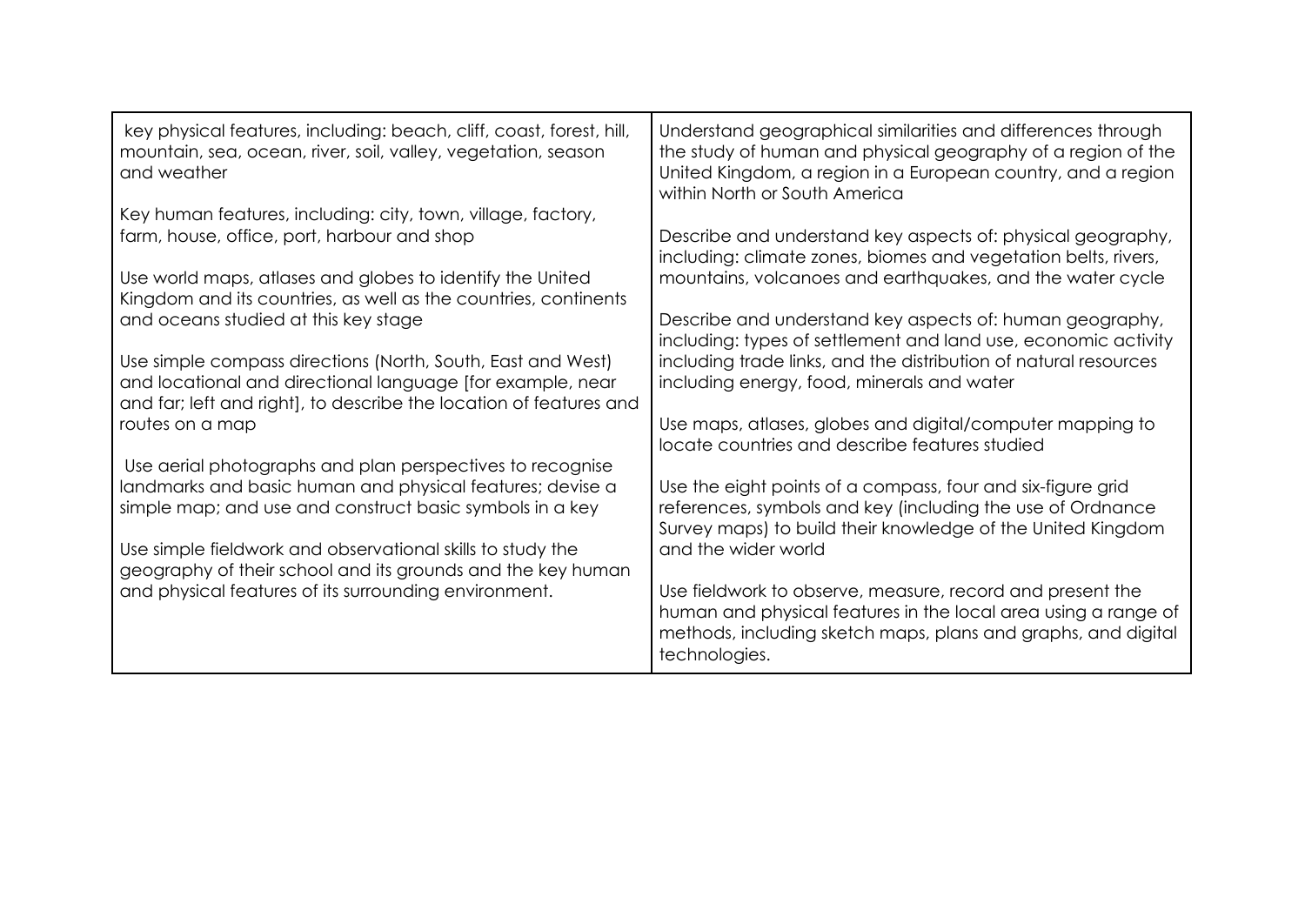| Key<br><b>Stage</b> | <b>Geographical Knowledge</b>                                                                                                                                                                                                                                                                                                                                                                                                                                                                        | <b>Geographical Understanding</b>                                                                                                                                                                                                                                                                                                                                                                                                                                                                                                                                                                                                              | <b>Geographical Skills and Enquiry</b>                                                                                                                                                                                                                                                                                                                                                                                                                                                                                                                                                                                                                             |
|---------------------|------------------------------------------------------------------------------------------------------------------------------------------------------------------------------------------------------------------------------------------------------------------------------------------------------------------------------------------------------------------------------------------------------------------------------------------------------------------------------------------------------|------------------------------------------------------------------------------------------------------------------------------------------------------------------------------------------------------------------------------------------------------------------------------------------------------------------------------------------------------------------------------------------------------------------------------------------------------------------------------------------------------------------------------------------------------------------------------------------------------------------------------------------------|--------------------------------------------------------------------------------------------------------------------------------------------------------------------------------------------------------------------------------------------------------------------------------------------------------------------------------------------------------------------------------------------------------------------------------------------------------------------------------------------------------------------------------------------------------------------------------------------------------------------------------------------------------------------|
|                     | Through studying the wider<br>world, children will develop<br>contextual knowledge of the<br>location and characteristics of<br>globally significant places. They<br>will compare and contrast these<br>case studies with their own<br>locality.                                                                                                                                                                                                                                                     | Through developing a geographical<br>understanding of the world we aim to develop<br>children's understanding of the processes that<br>give rise to key physical and human<br>geographical features of the world, how these<br>interact with each other and how they change<br>over time.                                                                                                                                                                                                                                                                                                                                                      | Through providing learning experiences that<br>develop geographical skills, pupils will collect,<br>analyse, and communicate with a range of<br>data gathered through experiences of<br>fieldwork. Pupils will interpret a range of<br>sources of geographical information, and<br>communicate geographical information in a<br>variety of ways.                                                                                                                                                                                                                                                                                                                   |
| KS1                 | *Name, locate and identify<br>characteristics of the four<br>countries and capital cities of<br>the United Kingdom and its<br>surrounding seas on a map.<br>*Know about the local area.<br>and name and locate key<br>landmarks.<br>*Create a vocabulary list of the<br>human and physical features of<br>the local area and describe<br>these features and locate them<br>on a map using images or<br>drawings.<br>*Name and locate the seven<br>continents and five oceans on a<br>globe or atlas. | *Identify seasonal and daily weather patterns in<br>the United Kingdom.<br>*Describe which continents have significant hot<br>or cold areas and relate these to the poles and<br>equator.<br>*Recognise a natural environment and describe<br>it using key vocabulary.<br>*Identify a range of human environments, such<br>as the local area and contrasting settlements,<br>and describe them and some of the activities<br>that occur there using key vocabulary.<br>*Make observations about, and describe, the<br>local area and its physical and human<br>geography.<br>*Describe the physical and human geography of<br>a distant place. | *Use a world map, atlas or globe to name<br>and locate the seven continents and five<br>oceans.<br>*Use a UK wall map or atlas to locate and<br>identify the four countries and capital cities of<br>the United Kingdom and its surrounding seas.<br>*Describe a journey on a map of the local<br>area using simple compass directions and<br>locational and directional language.<br>*Use aerial photos to identify the physical and<br>human features of a locality.<br>*Draw a simple map with a basic key of<br>places showing landmarks.<br>*Keep a weekly weather chart based on<br>first-hand observations using picture symbols,<br>and present this data. |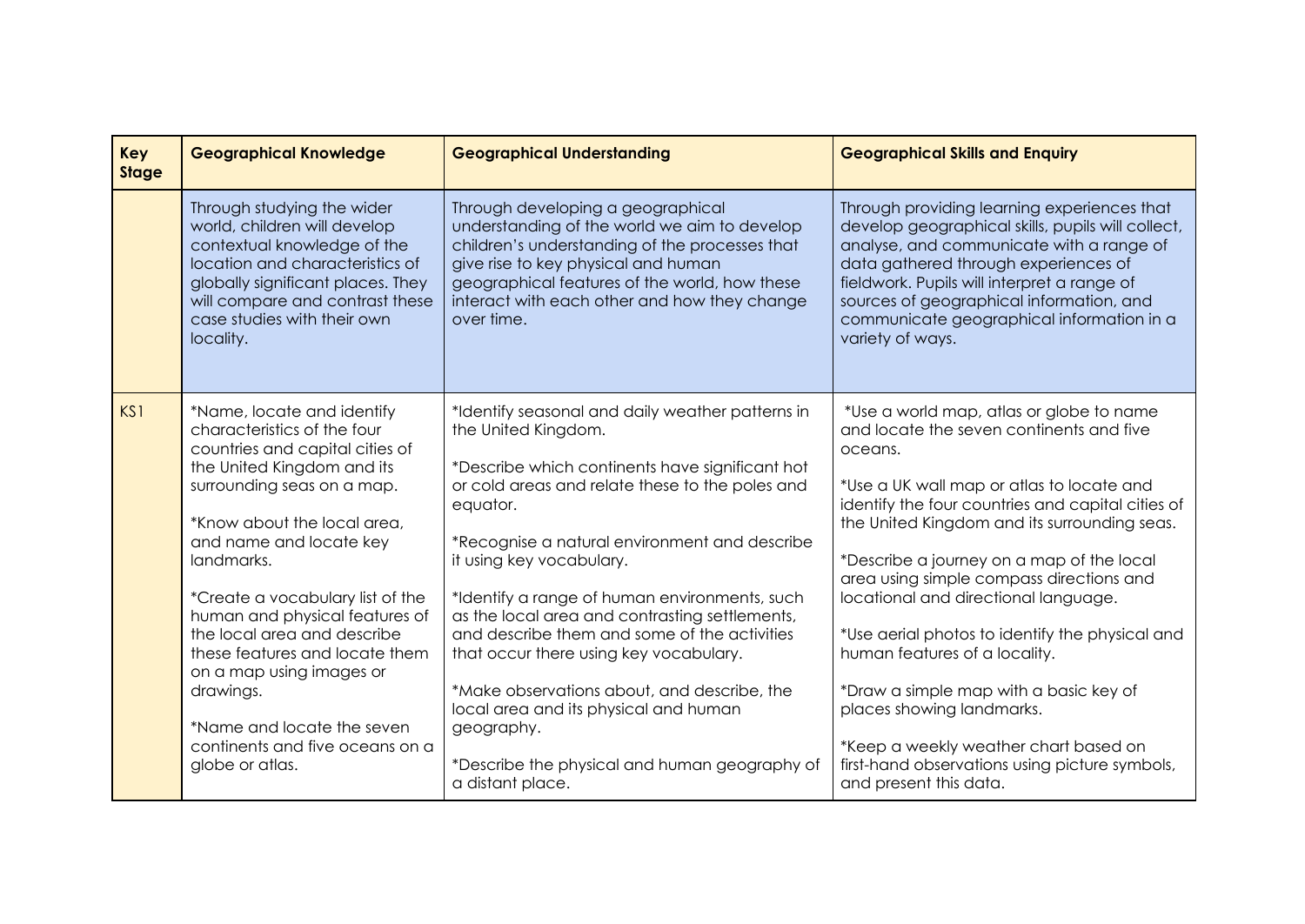|                  |                                                                                                                                                                                                                                                                                                                                                                                                                                                                                                                                                                                                        | *Describe their locality and how it is different and<br>similar to the distant place.                                                                                                                                                                                                                                                                                                                                                                                                                                                                                                                                                                                                                                                                                                                                                                                                                                                                                               | *Locate features of the school grounds on a<br>base map.                                                                                                                                                                                                                                                                                                                                                                                                                                                                                                                                                                                                                                                                                                                                 |
|------------------|--------------------------------------------------------------------------------------------------------------------------------------------------------------------------------------------------------------------------------------------------------------------------------------------------------------------------------------------------------------------------------------------------------------------------------------------------------------------------------------------------------------------------------------------------------------------------------------------------------|-------------------------------------------------------------------------------------------------------------------------------------------------------------------------------------------------------------------------------------------------------------------------------------------------------------------------------------------------------------------------------------------------------------------------------------------------------------------------------------------------------------------------------------------------------------------------------------------------------------------------------------------------------------------------------------------------------------------------------------------------------------------------------------------------------------------------------------------------------------------------------------------------------------------------------------------------------------------------------------|------------------------------------------------------------------------------------------------------------------------------------------------------------------------------------------------------------------------------------------------------------------------------------------------------------------------------------------------------------------------------------------------------------------------------------------------------------------------------------------------------------------------------------------------------------------------------------------------------------------------------------------------------------------------------------------------------------------------------------------------------------------------------------------|
| LKS <sub>2</sub> | *Describe where the UK is<br>located.<br>*Name and locate some major<br>urban areas; locate where they<br>live in the UK using locational<br>terminology.<br>*Names of nearby counties.<br>*Locate and describe some<br>human and physical<br>characteristics of the UK.<br>*Locate some countries in<br>Europe and North and South<br>America on a map or atlas.<br>*Relate continent, country, state<br>and city, and identify states in<br>North America using a map.<br>*Identify the position of the<br>Prime/Greenwich Meridian and<br>understand the significance of<br>latitude and longitude. | *Indicate tropical, temperate and polar climate<br>zones on a globe or map and describe the<br>characteristics of these zones using appropriate<br>vocabulary.<br>*Use simple geographical vocabulary to describe<br>significant physical features and talk about how<br>they change.<br>*Describe a river and mountain environment in<br>the UK, using appropriate geographical<br>vocabulary.<br>*Describe the water cycle in sequence, using<br>appropriate vocabulary, and name some of the<br>processes associated with rivers and mountains.<br>*Identify and sequence a range of settlement<br>sizes from a village to a city.<br>*Describe the characteristics of settlements with<br>different functions.<br>*Use appropriate vocabulary to describe the<br>main land uses within urban areas and identify<br>the key characteristics of rural areas.<br>*Understand the physical and human geography<br>of the UK and its contrasting human and physical<br>environments. | *Use a map or atlas to locate some countries<br>and cities in Europe or North and South<br>America.<br>*Use a map to locate some states of the USA.<br>*Use an atlas to locate the UK and locate<br>some major urban areas; locate where they<br>live in the UK.<br>*Use four-figure grid references.<br>*Give direction instructions up to eight<br>compass points.<br>*Adeptly use large-scale maps outside.<br>*Make a map of a short route with features in<br>the correct order and in the correct places.<br>*Make a simple scale plan of a room.<br>*Present information gathered in fieldwork<br>using simple graphs.<br>*Use the zoom function of a digital map to<br>locate places.<br>*In a group, carry out fieldwork in the local<br>area selecting appropriate techniques. |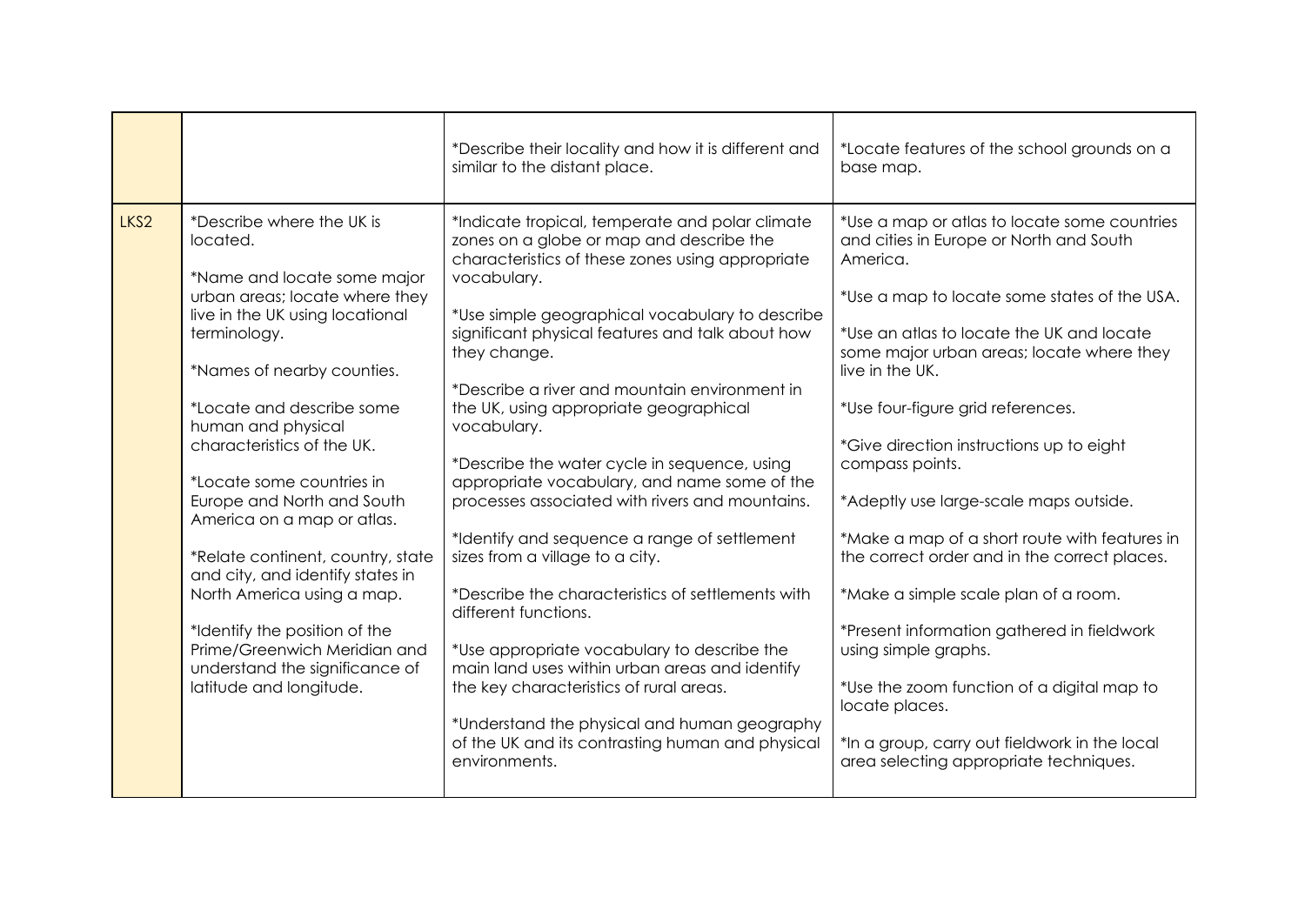|      |                                                                                                                                                                                                                                                                                                                                                                                                                | *Can explain why some regions are different from<br>others.<br>*Describe and compare similarities and<br>differences between some regions in Europe and<br>North or South America.<br>*Understand how the human and physical<br>characteristics of one region in Europe and North<br>or South America are connected and make it<br>special.<br>*Understand how physical processes can cause<br>hazards to people.<br>*Describe some advantages and disadvantages<br>of living in hazard-prone areas.        |                                                                                                                                                                                                                                                                                                                                                                                                                                                                                |
|------|----------------------------------------------------------------------------------------------------------------------------------------------------------------------------------------------------------------------------------------------------------------------------------------------------------------------------------------------------------------------------------------------------------------|-------------------------------------------------------------------------------------------------------------------------------------------------------------------------------------------------------------------------------------------------------------------------------------------------------------------------------------------------------------------------------------------------------------------------------------------------------------------------------------------------------------|--------------------------------------------------------------------------------------------------------------------------------------------------------------------------------------------------------------------------------------------------------------------------------------------------------------------------------------------------------------------------------------------------------------------------------------------------------------------------------|
| UKS2 | *Locate and describe some<br>physical environments in the UK.<br>*Locate the UK's regions and<br>major cities.<br>*Locate some major cities and<br>countries of Europe and North<br>and South America on physical<br>and political maps.<br>*Describe some key physical<br>and human characteristics of<br>Europe and North and South<br>America.<br>*Locate places studied in<br>relation to the equator, the | *Understand how climate and vegetation are<br>connected in biomes.<br>*Describe what the climate of a region is like and<br>how plants and animals are adapted to it.<br>*Understand how food production is influenced<br>by climate.<br>*Describe and understand a range of key<br>physical processes and the resulting landscape<br>features.<br>*Understand how a mountain region was formed.<br>*Know and understand what life is like in cities<br>and in villages and in a range of settlement sizes. | *Use physical and political maps to describe<br>key physical and human characteristics of<br>regions of Europe or North and South<br>America.<br>*Use globes and atlases to locate places<br>studied in relation to the Equator, latitude and<br>longitude and time zones.<br>*Use thematic maps for specific purposes.<br>*Use four-figure grid references and find<br>six-figure grid references.<br>*Describe height and slope from a map.<br>*Read and compare map scales. |